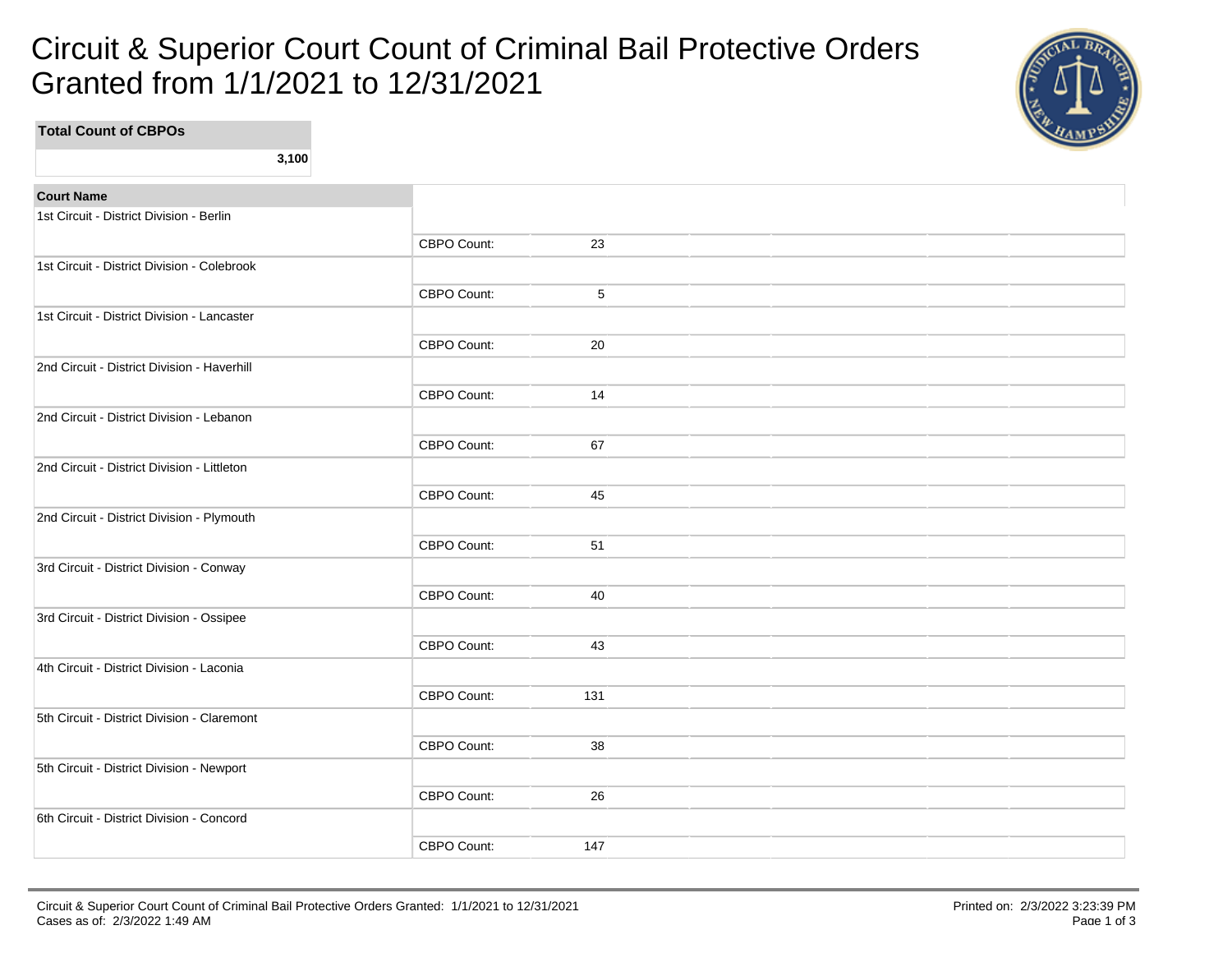| 6th Circuit - District Division - Franklin     |                    |     |  |  |
|------------------------------------------------|--------------------|-----|--|--|
|                                                | CBPO Count:        | 91  |  |  |
| 6th Circuit - District Division - Hillsborough |                    |     |  |  |
|                                                | CBPO Count:        | 47  |  |  |
| 6th Circuit - District Division - Hooksett     |                    |     |  |  |
|                                                | CBPO Count:        | 26  |  |  |
| 7th Circuit - District Division - Dover        |                    |     |  |  |
|                                                | CBPO Count:        | 81  |  |  |
| 7th Circuit - District Division - Rochester    |                    |     |  |  |
|                                                | CBPO Count:        | 160 |  |  |
| 8th Circuit - District Division - Jaffrey      |                    |     |  |  |
|                                                | CBPO Count:        | 38  |  |  |
| 8th Circuit - District Division - Keene        |                    |     |  |  |
|                                                | CBPO Count:        | 114 |  |  |
| 9th Circuit - District Division - Goffstown    |                    |     |  |  |
|                                                | <b>CBPO Count:</b> | 26  |  |  |
| 9th Circuit - District Division - Manchester   |                    |     |  |  |
|                                                | CBPO Count:        | 531 |  |  |
| 9th Circuit - District Division - Merrimack    |                    |     |  |  |
|                                                | CBPO Count:        | 43  |  |  |
| 9th Circuit - District Division - Milford      |                    |     |  |  |
|                                                | CBPO Count:        | 37  |  |  |
| 9th Circuit - District Division - Nashua       |                    |     |  |  |
|                                                | CBPO Count:        | 350 |  |  |
| 10th Circuit - District Division - Brentwood   |                    |     |  |  |
|                                                | CBPO Count:        | 41  |  |  |
| 10th Circuit - District Division - Candia      |                    |     |  |  |
|                                                | CBPO Count:        | 34  |  |  |
| 10th Circuit - District Division - Derry       |                    |     |  |  |
|                                                | CBPO Count:        | 113 |  |  |
| 10th Circuit - District Division - Hampton     |                    |     |  |  |
|                                                | CBPO Count:        | 70  |  |  |
| 10th Circuit - District Division - Portsmouth  |                    |     |  |  |
|                                                | CBPO Count:        | 32  |  |  |